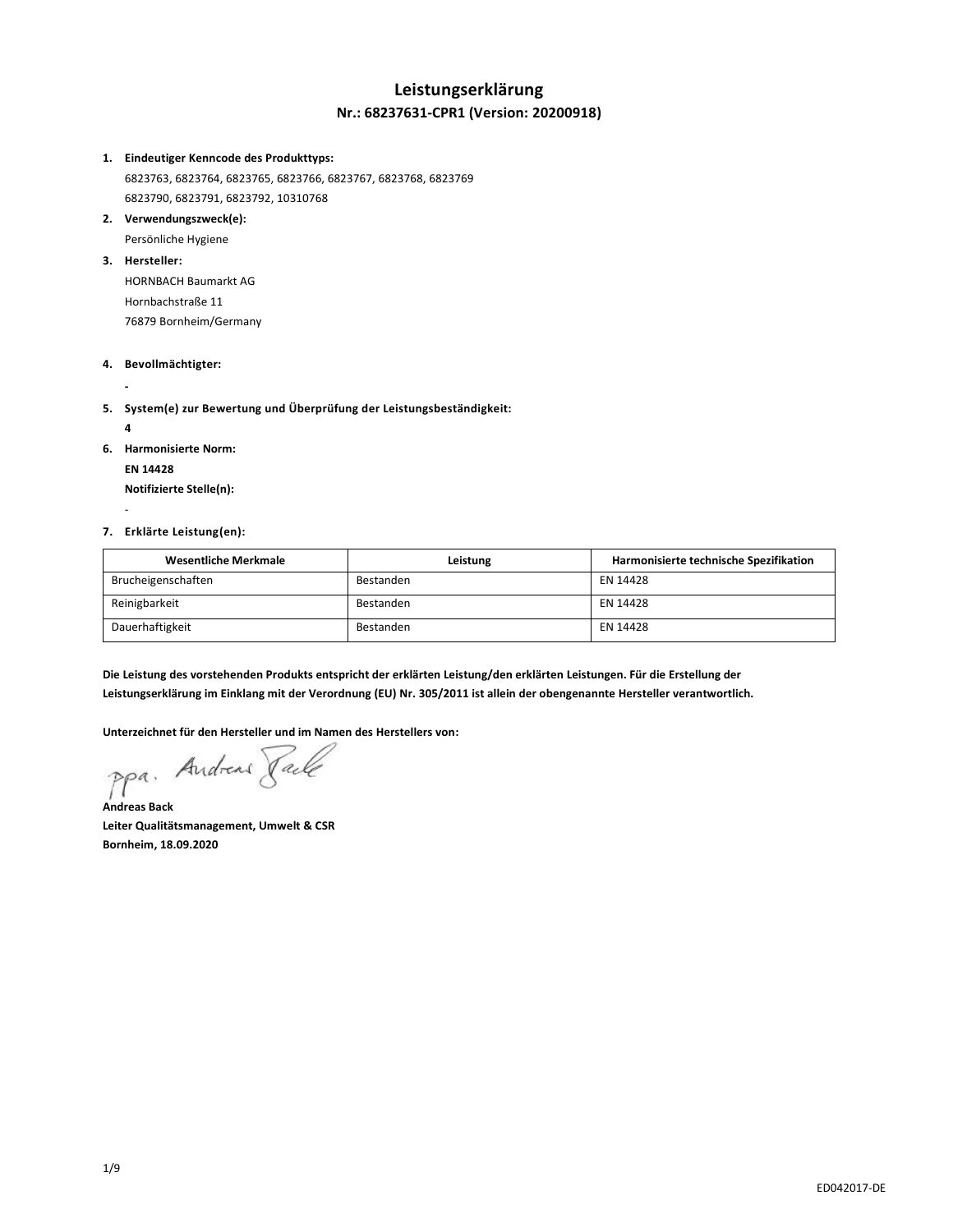# **Declaration of Performance No 68237631-CPR1 (Version: 20200918)**

- **1. Unique identification code of the product-type:** 6823763, 6823764, 6823765, 6823766, 6823767, 6823768, 6823769 6823790, 6823791, 6823792, 10310768
- **2. Intended use/es:**

personal hygiene

**3. Manufacturer:**

HORNBACH Baumarkt AG Hornbachstraße 11 76879 Bornheim/Germany

- **4. Authorised representative:**
- **5. System/s of AVCP:**

4

-

-

**6. Harmonised standard:**

EN 14428

**Notified body/ies:**

**7. Declared performance/s:**

| <b>Essential characteristics</b>     | Performance | Harmonised technical specification |
|--------------------------------------|-------------|------------------------------------|
| Cleanability                         | <b>PASS</b> | EN 14428                           |
| Impact resistance/Shatter properties | <b>PASS</b> | EN 14428                           |
| Durability                           | <b>PASS</b> | EN 14428                           |

**The performance of the product identified above is in conformity with the set of declared performance/s. This declaration of performance is issued, in accordance with Regulation (EU) No 305/2011, under the sole responsibility of the manufacturer identified above.**

**Signed for and on behalf of the manufacturer by:**<br>PPa. Andread *Jack* 

**Andreas Back Head of Quality Assurance, Environmental Issues & CSR At Bornheim on 18.09.2020**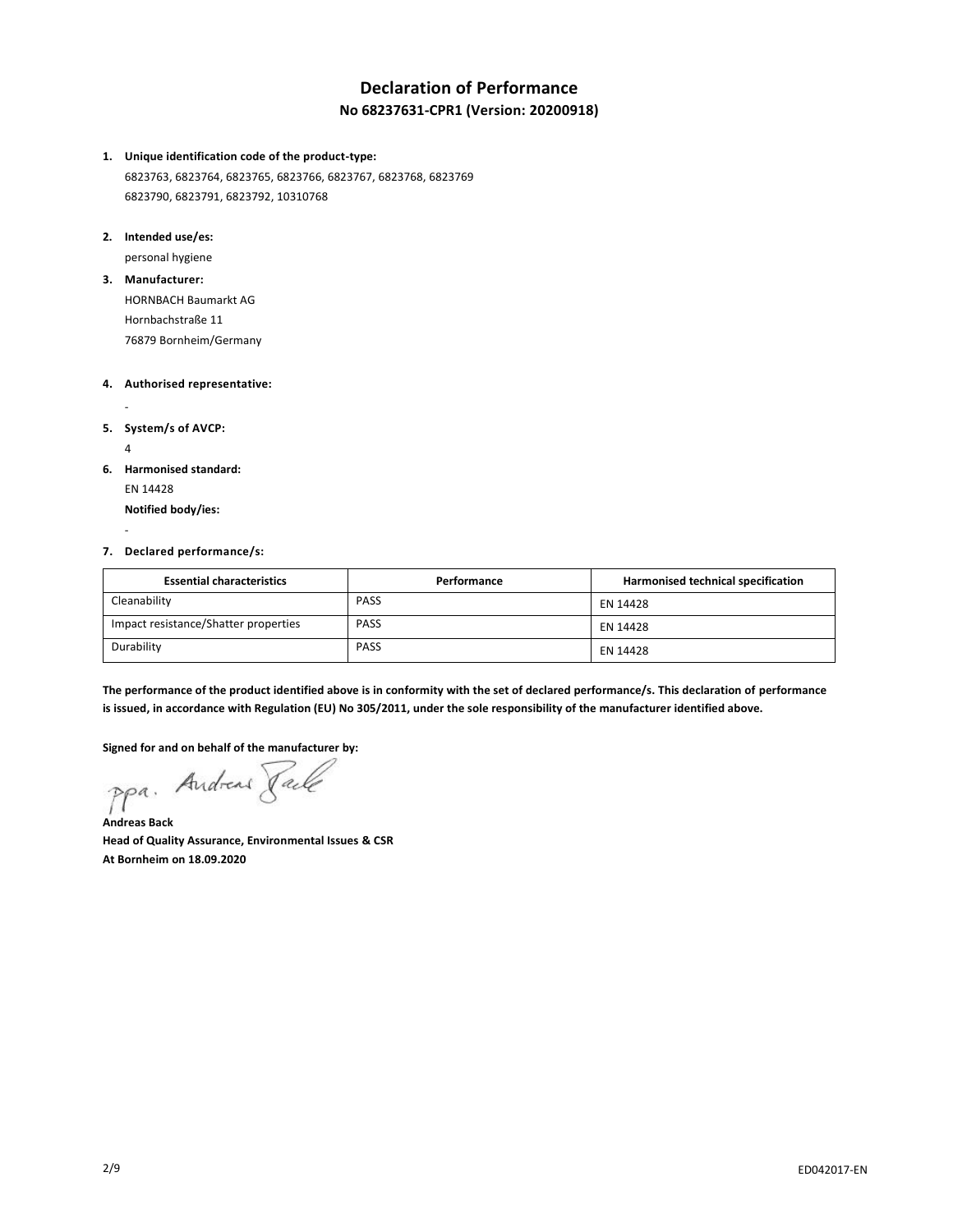## **Déclaration des Performances N <sup>o</sup> 68237631-CPR1 (Version 20200918)**

**1. Code d'identification unique du produit type :**

6823763, 6823764, 6823765, 6823766, 6823767, 6823768, 6823769 6823790, 6823791, 6823792, 10310768

**2. Usage(s) prévu(s) :**

Hygiène des personnes

**3. Fabricant :**

HORNBACH Baumarkt AG Hornbachstraße 11 76879 Bornheim/Germany

**4. Mandataire :**

**5. Système(s) d'évaluation et de vérification de la constance des performances :**

4

-

-

- **6. Norme harmonisée :**
	- EN 14428 **Organisme(s) notifié(s) :**
- **7. Performance(s) déclarées :**

| Caractéristiques essentielles | Performance | Spécifications techniques harmonisées |
|-------------------------------|-------------|---------------------------------------|
| Caractéristiques à la rupture | Test réussi | EN 14428                              |
| Nettoyabilité                 | Test réussi | EN 14428                              |
| Durabilité                    | Test réussi | EN 14428                              |

**Les performances du produit identifié ci-dessus sont conformes aux performances déclarées. Conformément au règlement (UE) n <sup>o</sup> 305/2011, la présente déclaration des performances est établie sous la seule responsabilité du fabricant mentionné ci-dessus.**

**Signé pour le fabricant et en son nom par :**

ppa. Andread Fack

**Andreas Back Directeur Management de la qualité & CSR À Bornheim, le 18.09.2020**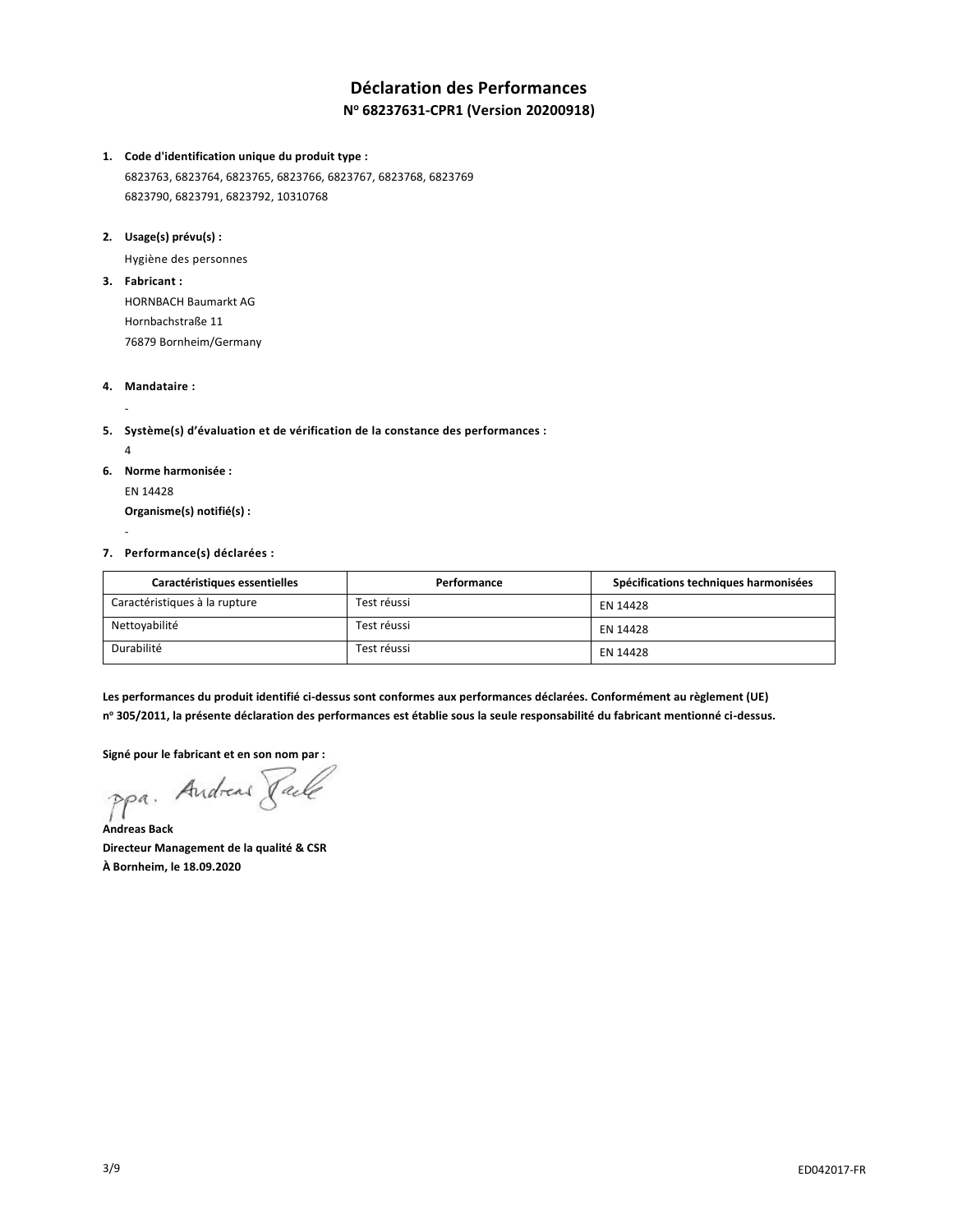# **Dichiarazione di Prestazione N. 68237631-CPR1 (Versione 20200918)**

- **1. Codice di identificazione unico del** tipo di prodotto**:** 6823763, 6823764, 6823765, 6823766, 6823767, 6823768, 6823769 6823790, 6823791, 6823792, 10310768
- **2. Usi previsti:**

Igiene personale

**3. Fabbricante:** HORNBACH Baumarkt AG Hornbachstraße 11

76879 Bornheim/Germany

- **4. Mandatario:**
- **5. Sistemi di VVCP:**

4

-

-

**6. Norma armonizzata:**

EN 14428

**Organismi notificati:**

**7. Prestazione(i) dichiarata(e):**

| Caratteristiche essenziali | Prestazioni | Specifiche tecniche armonizzate |
|----------------------------|-------------|---------------------------------|
| Proprietà di frantumazione | Superato    | EN 14428                        |
| Lavabilità                 | Superato    | EN 14428                        |
| Durevolezza                | Superato    | EN 14428                        |

**La prestazione del prodotto sopra identificato è conforme alla prestazione dichiarata. Si rilascia la presente dichiarazione di prestazione sotto la responsabilità esclusiva del fabbricante sopra identificato, in conformità al regolamento (UE) n. 305/2011.**

**Firmato a nome e per conto del fabbricante da:**

**Andreas Back Responsabile Qualità & CSR In Bornheim addì 18.09.2020**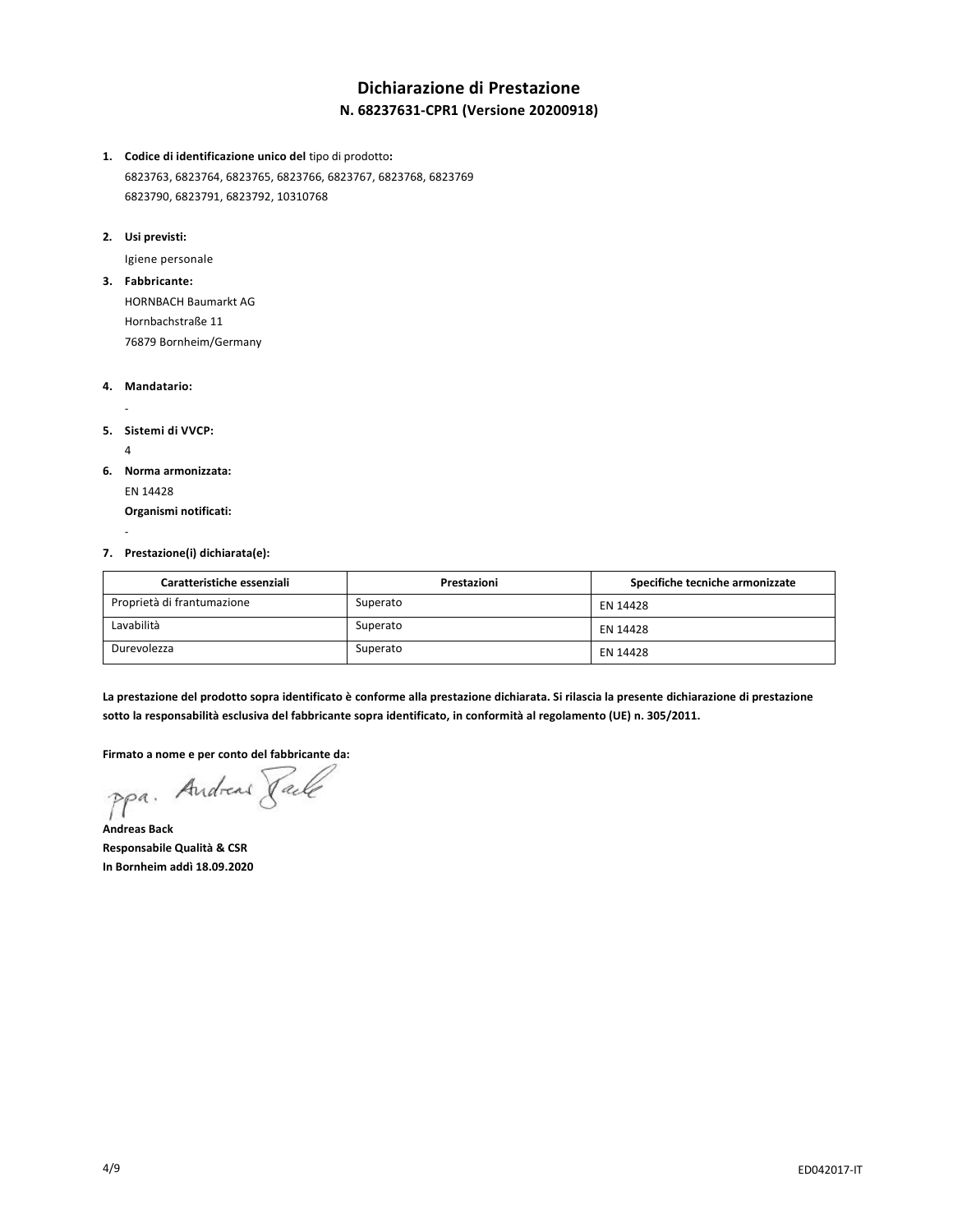## **Prestatieverklaring Nr. 68237631-CPR1 (Versie 20200918)**

#### **1. Unieke identificatiecode van het producttype:**

6823763, 6823764, 6823765, 6823766, 6823767, 6823768, 6823769 6823790, 6823791, 6823792, 10310768

#### **2. Beoogd(e) gebruik(en):**

Persoonlijke hygiëne

**3. Fabrikant:**

HORNBACH Baumarkt AG Hornbachstraße 11 76879 Bornheim/Germany

- **4. Gemachtigde:**
- **5. Het system of de systemen voor de beoordeling en verificatie van de prestatiebestendigheid:**
	- 4

-

-

- **6. Geharmoniseerde norm:**
	- EN 14428 **Aangemelde instantie(s):**
- **7. Aangegeven prestatie(s):**

| Essentiële kenmerken | Vermogen   | Geharmoniseerde technische specificatie |
|----------------------|------------|-----------------------------------------|
| Breukeigenschappen   | Aangetoond | EN 14428                                |
| Reinigbaarheid       | Aangetoond | EN 14428                                |
| Duurzaamheid         | Aangetoond | EN 14428                                |

**De prestaties van het hierboven omschreven product zijn conform de aangegeven prestaties. Deze prestatieverklaring wordt in overeenstemming met Verordening (EU) nr. 305/2011 onder de exclusieve verantwoordelijkheid van de hierboven vermelde fabrikant verstrekt.**

**Ondertekend voor en namens de fabrikant door:**

**Andreas Back hoofd Kwaliteitsmanagement & CSR Te Bornheim op 18.09.2020**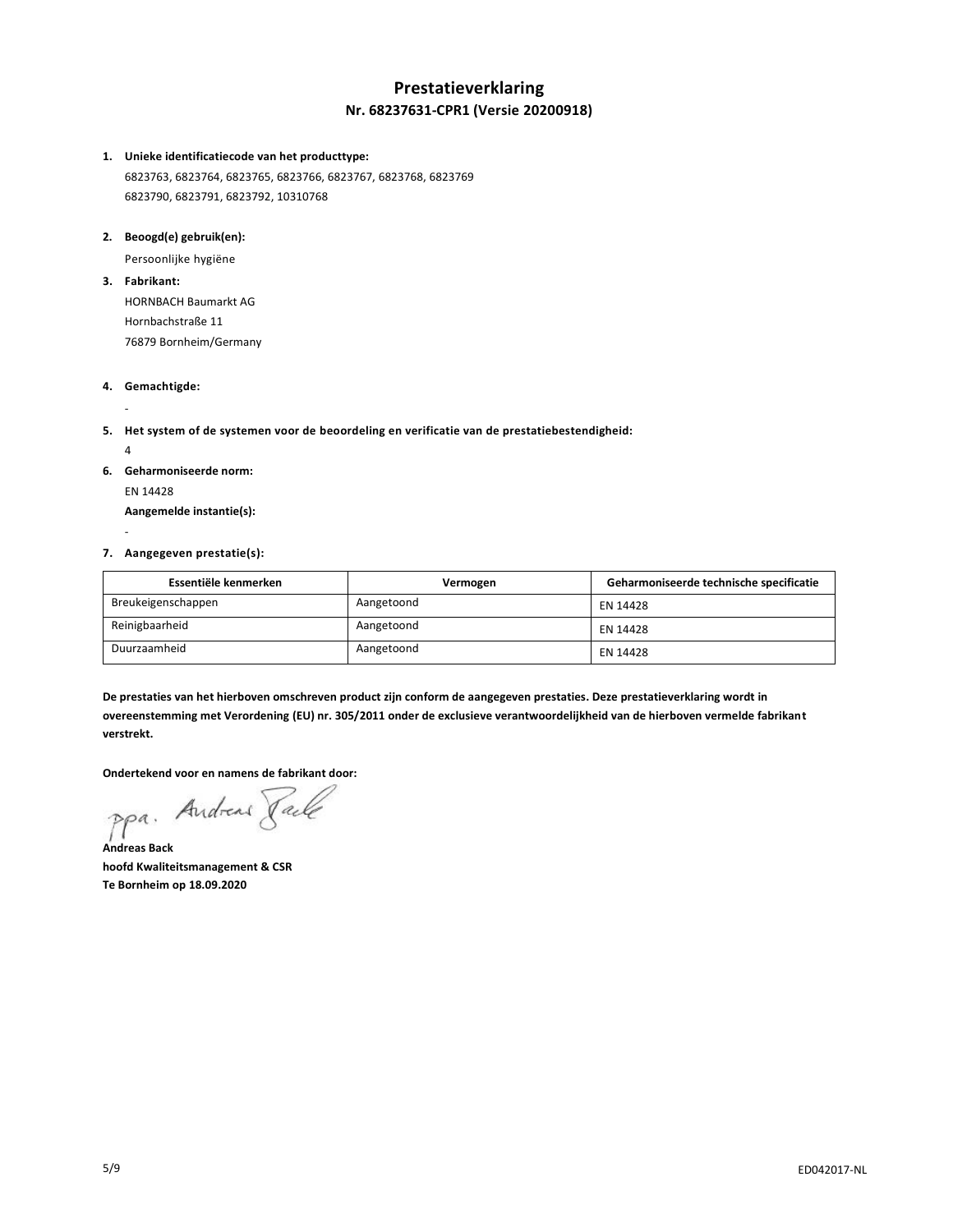## **Prestandadeklaration Nr 68237631-CPR1 (Version 20200918)**

#### **1. Produkttypens unika identifikationskod:**

6823763, 6823764, 6823765, 6823766, 6823767, 6823768, 6823769 6823790, 6823791, 6823792, 10310768

#### **2. Avsedd användning/avsedda användningar:**

Personlig hygien

**3. Tillverkare:**

HORNBACH Baumarkt AG Hornbachstraße 11 76879 Bornheim/Germany

### **4. Tillverkarens representant:**

- **5. System för bedömning och fortlöpande kontroll av prestanda:**
	- 4

-

-

- **6. Harmoniserad standard:**
	- EN 14428 **Anmält/anmälda organ:**

#### **7. Angiven prestanda:**

| Väsentliga kännetecken | Prestanda | Harmoniserad teknisk specifikation |
|------------------------|-----------|------------------------------------|
| Brottegenskaper        | Godkänd   | EN 14428                           |
| Rengörbarhet           | Godkänd   | EN 14428                           |
| Beständighet           | Godkänd   | EN 14428                           |

**Prestandan för ovanstående produkt överensstämmer med den angivna prestandan. Denna prestandadeklaration har utfärdats i enlighet med förordning (EU) nr 305/2011 på eget ansvar av den tillverkare som anges ovan.**

**Undertecknad på tillverkarens vägnar av:**

ppa. Andrew Pale

**Andreas Back ledare för kvalitetsmanagement & CSR Bornheim den 18.09.2020**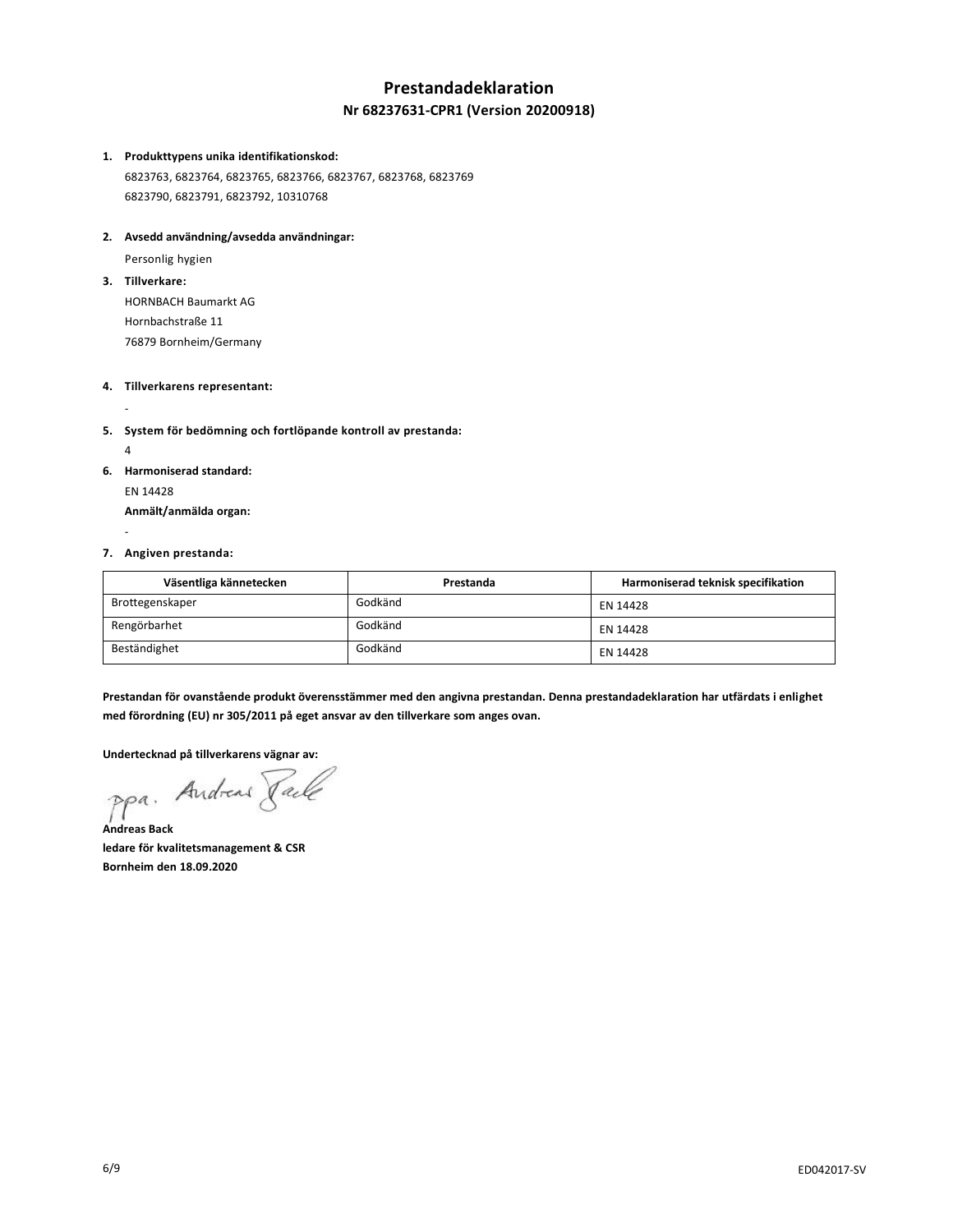# **Prohlášení o Vlastnostech č. 68237631-CPR1 (Verze 20200918)**

### **1. Jedinečný identifikační kód typu výrobku:** 6823763, 6823764, 6823765, 6823766, 6823767, 6823768, 6823769

6823790, 6823791, 6823792, 10310768

### **2. Zamýšlené/zamýšlená použití:**

Osobní hygiena

**3. Výrobce:**

HORNBACH Baumarkt AG Hornbachstraße 11 76879 Bornheim/Germany

### **4. Zplnomocněný zástupce:**

### **5. Systém/systémy POSV:**

4

-

-

**6. Harmonizovaná norma:**

EN 14428

**Oznámený subjekt/oznámené subjekty:**

### **7. Deklarovaná vlastnost/Deklarované vlastnosti:**

| Podstatné vlastnosti     | Výkon           | Harmonizovaná technická specifikace |
|--------------------------|-----------------|-------------------------------------|
| Vlastnosti při prasknutí | Zkouška úspěšná | EN 14428                            |
| Čistitelnost             | Zkouška úspěšná | EN 14428                            |
| Trvanlivost              | Zkouška úspěšná | EN 14428                            |

**Vlastnosti výše uvedeného výrobku jsou ve shodě se souborem deklarovaných vlastností. Toto prohlášení o vlastnostech se v souladu s nařízením (EU) č. 305/2011 vydává na výhradní odpovědnost výrobce uvedeného výše.**

**Podepsáno za výrobce a jeho jménem:**

ppa. Andreas Paile

**Andreas Back vedoucí oddělení kvality & CSR V Bornheim dne 18.09.2020**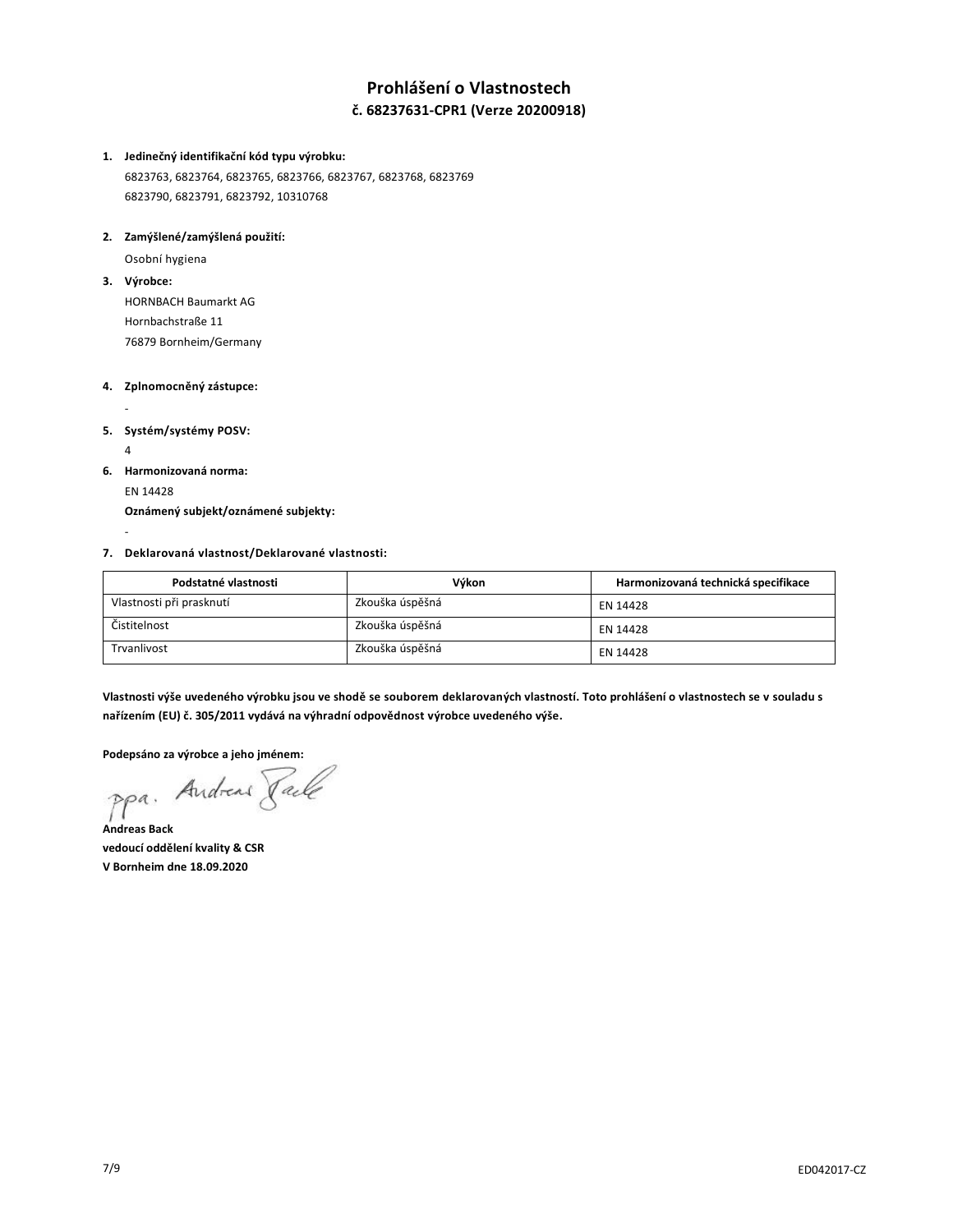# **Vyhlásenie o Parametroch č. 68237631-CPR1 (Verzia 20200918)**

# **1. Jedinečný identifikačný kód typu výrobku:**

6823763, 6823764, 6823765, 6823766, 6823767, 6823768, 6823769 6823790, 6823791, 6823792, 10310768

### **2. Zamýšľané použitie/použitia:**

Osobná hygiena

**3. Výrobca:**

HORNBACH Baumarkt AG Hornbachstraße 11 76879 Bornheim/Germany

### **4. Splnomocnený zástupca:**

- **5. Systém(-y) posudzovania a overovania nemennosti parametrov:**
	- 4

-

-

- **6. Harmonizovaná norma:**
	- EN 14428 **Notifikovaný(-é) subjekt(-y):**

#### **7. Deklarované parametre:**

| Podstatné znaky   | Výkon      | Harmonizované technické špecifikácie |
|-------------------|------------|--------------------------------------|
| Lomové vlastnosti | V poriadku | EN 14428                             |
| Možnosť čistenia  | V poriadku | EN 14428                             |
| Životnosť         | V poriadku | EN 14428                             |

**Uvedené parametre výrobku sú v zhode so súborom deklarovaných parametrov. Toto vyhlásenie o parametroch sa v súlade s nariadením (EU) č. 305/2011 vydáva na výhradnú zodpovednosť uvedeného výrobcu.**

**Podpísal(-a) za a v mene výrobcu:**

**Andreas Back vedúci manažmentu kvality & CSR V Bornheim dňa 18.09.2020**